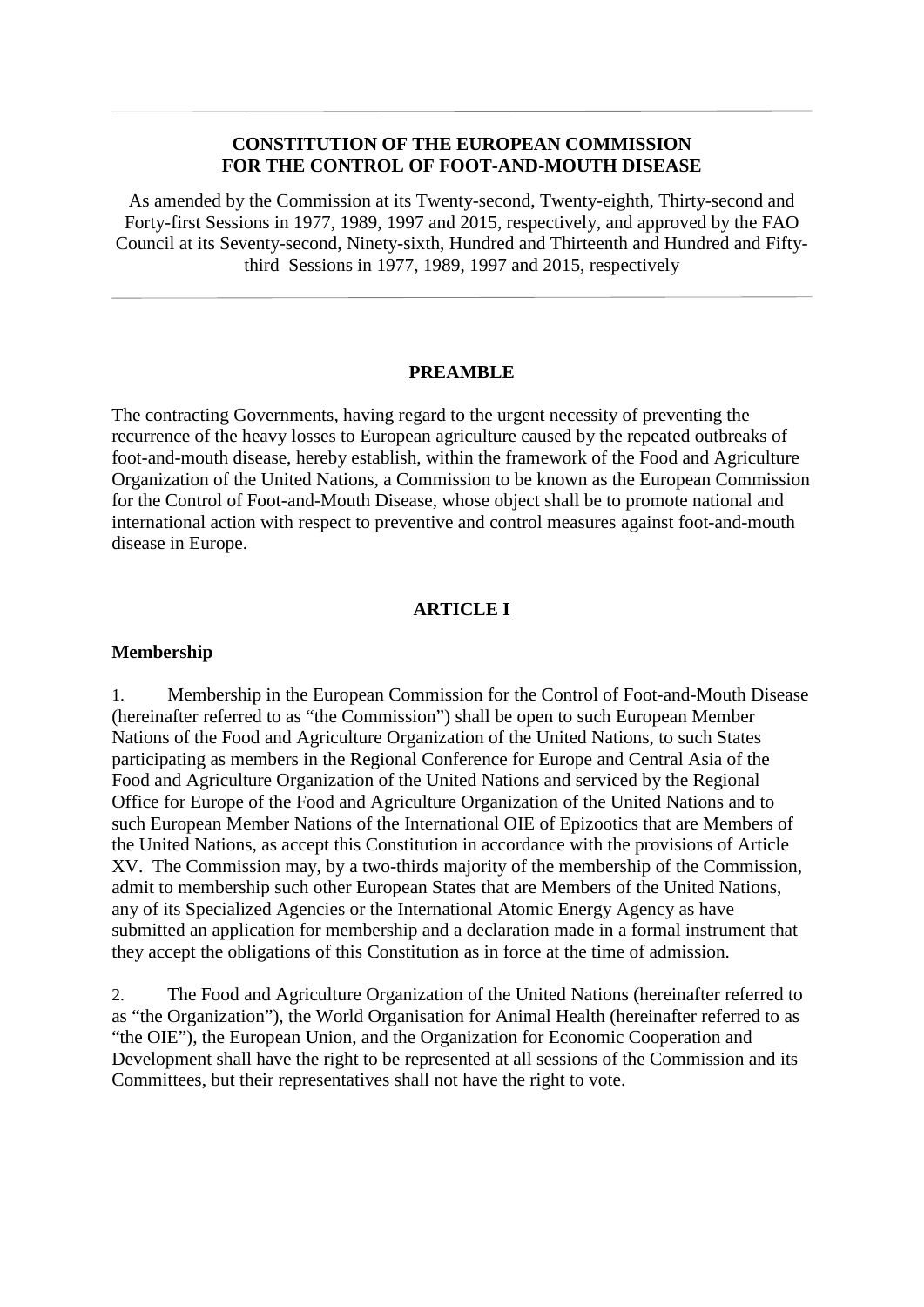## **ARTICLE II**

### **Obligations of Members regarding National Policies and International Cooperation for the Control of Foot-and-Mouth Disease**

1. Members undertake to control foot-and-mouth disease with a view to its ultimate eradication by the institution of suitable quarantine and sanitary measures and by one or more of the following methods:

1) a slaughter policy;

2) slaughter together with vaccination;

3) maintenance of totally immune cattle population by vaccination; other susceptible livestock may be vaccinated;

4) vaccination in zones surrounding outbreaks.

Methods adopted shall be rigorously carried out. For Members not recognised by the OIE as having the status of freedom from foot-and-mouth disease, except where the status has been temporarily suspended, there should be in place a national plan for the progressive control of the disease.

2. Members should have available contingency plans for the immediate management of incursions of foot-and-mouth disease and ensure that sufficient financial, human and technical resources are available for the immediate application of the control methods indicated in Article II (1).

3. Members adopting policy 2 or 4 undertake to have available a supply of vaccine or antigen for vaccine production sufficient to ensure adequate protection against the disease in case the spread of the disease can not be controlled exclusively by sanitary measures. Each Member shall collaborate with and assist other Members in all concerted measures for the control of foot-and-mouth disease and in particular in the supply of vaccine or antigen for vaccine production where necessary. The quantities of antigen and vaccine to be stored for national and international use shall be determined by Members in the light of the findings of the Commission and the advice of the OIE.

4. Members shall make such arrangements for the typing of virus from outbreaks of foot-and-mouth disease as may be required by the Commission and shall immediately notify the Commission and the OIE of the results of such typing.

5. Members shall make arrangements for the rapid dispatch of new isolates to the FAO designated World Reference Laboratory for further characterization.

6. Members undertake to provide the Commission with any information which it may need to carry out its functions. In particular, Members shall immediately report to the Commission and to the OIE any outbreak of foot-and-mouth disease and its extent and shall make such further detailed reports as the Commission may require.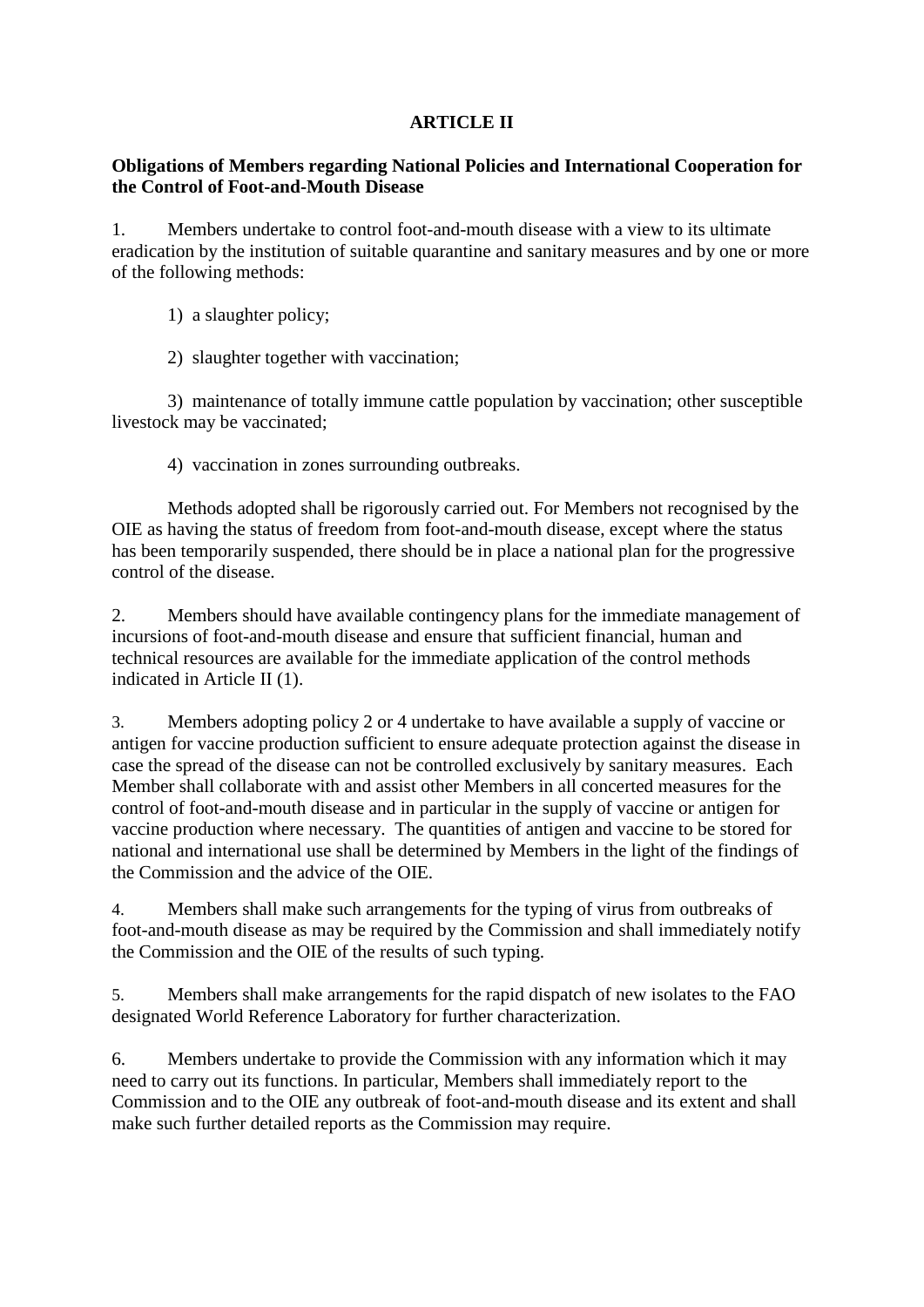## **ARTICLE III**

### **Seat**

1. The seat of the Commission and its Secretariat shall be in Rome at the Headquarters of the Organization.

2. Sessions of the Commission shall be held at its seat, unless they are convened elsewhere in pursuance of a decision of the Commission at a previous session, or, in exceptional circumstances, of a decision of the Executive Committee.

## **ARTICLE IV**

### **General Functions**

1. To enter into arrangements, through the Director-General of the Organization, with the OIE within the framework of any agreements between the Organization and the OIE to ensure that:

- 1.1 all Members are provided with technical advice on any problem relating to the control of foot-and-mouth disease;
- 1.2 comprehensive information on outbreaks of the disease and identification of virus is collected and disseminated as quickly as possible;
- 1.3 special research work required on foot-and-mouth disease is carried out.

2. To collect information on national programmes for control of and research on, footand-mouth disease.

3. To determine, in consultation with the Members concerned, the nature and extent of assistance needed by such Members for implementing their national programmes.

4. To stimulate and plan joint action wherever required in the implementation of prevention and control programmes and to this effect arrange means whereby adequate resources can be made available, for example, for the production and storage of vaccine, through agreements between Members, and to promote the global control of foot-and-mouth disease.

5. To arrange for suitable facilities for the typing and characterization of virus.

6. To ensure the availability of an international laboratory (World Reference Laboratory) with facilities for rapid characterization of virus by appropriate methods.

7. To maintain information on the stocks of antigen and vaccine available in member countries and other countries and to keep the position continuously under review.

8. To offer advice to other organizations on the allocation of any available funds for assisting in prevention and control of foot-and-mouth disease in Europe.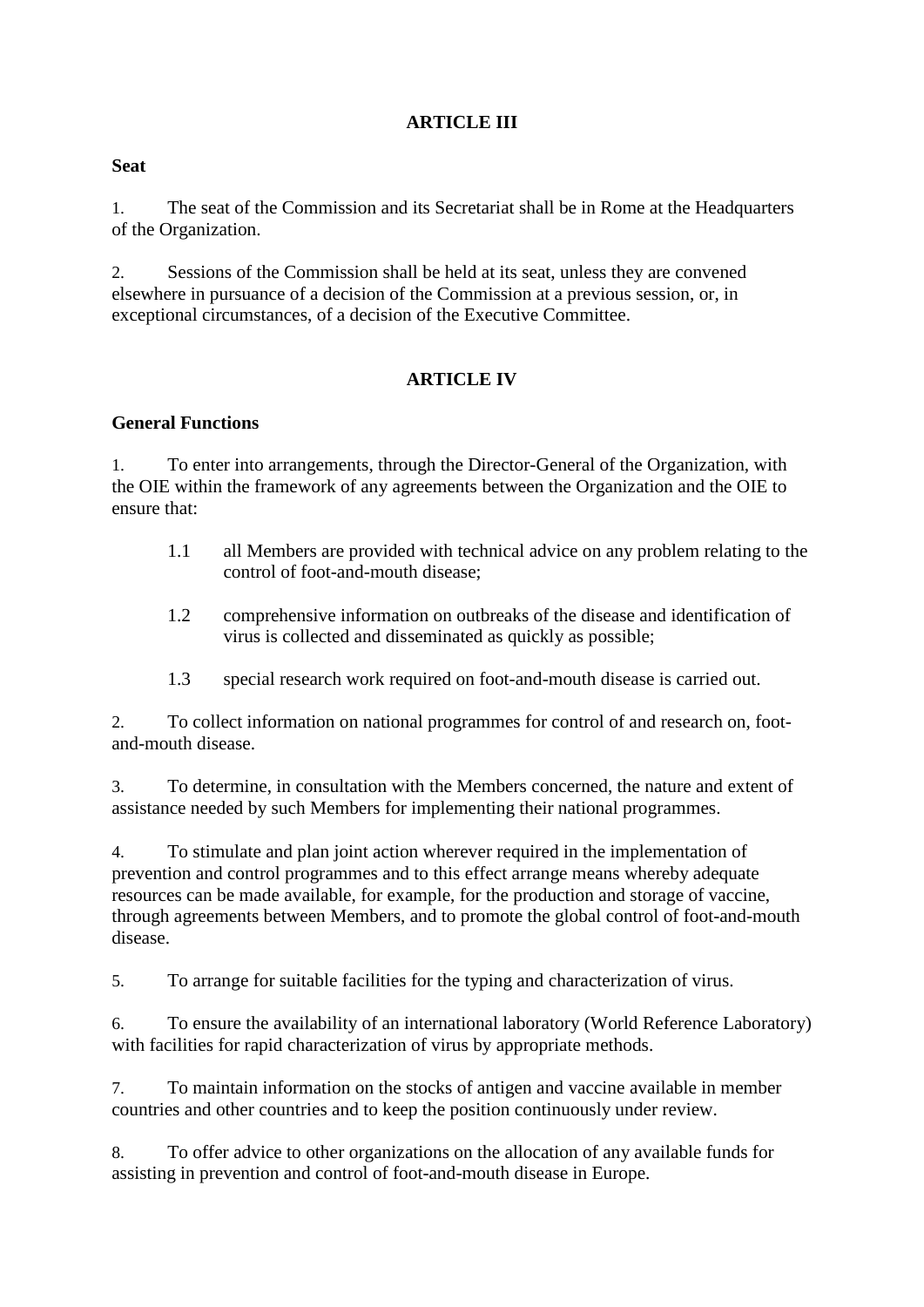9. To enter into arrangements, through the Director-General of the Organization, with other organizations, regional groups or with Nations not Members of the Commission, for participation in the work of the Commission or its committees, or for mutual assistance on problems of controlling foot-and-mouth disease. These arrangements may include the establishment of, or participation in, joint committees.

10. To consider and approve the report of the Executive Committee on the activities of the Commission, the accounts for the past financial period and the budget and programme for the ensuing biennium, for submission to the Finance Committee of the Organization.

# **ARTICLE V**

### **Special Functions**

The following shall be the special functions of the Commission:

1. To assist in the prevention and control of outbreaks in emergency situations in any manner considered appropriate by the Commission and the Member or Members concerned. For this purpose the Commission or its Executive Committee, in conformity with the provisions of Article XI (5), may use any uncommitted balances of the Administrative Budget referred to in Article XIII (7) as well as any supplementary contributions which may be provided for emergency action under Article XIII (4).

2. To take suitable action in the following fields:

2.1 Storage of antigen and/or vaccines by or on behalf of the Commission for distribution to any Member in case of need.

2.2 Promotion when necessary of the establishment by a Member or Members of "cordons sanitaires" to prevent the spread of disease, following the recommendations of the OIE and, as applicable, the European Union.

2.3 The training of personnel of Members as required for management of an emergency response and the establishment of a cadre of trained personnel who can assist other Members in case of need.

2.4 The maintenance and promotion of appropriate biocontainment standards, and training in these, for handling of materials containing foot-and-mouth disease virus by Members.

3. To carry out such further special projects as may be suggested by Members or by the Executive Committee and approved by the Commission for achieving the purposes of the Commission as set forth in this Constitution.

4. Funds from the surplus of the Administrative Budget may be used for the purposes stated in paragraphs 2 and 3 of this Article when such action is approved by the Commission by a two-thirds majority of the votes cast, providing such majority is more than one half of the membership of the Commission.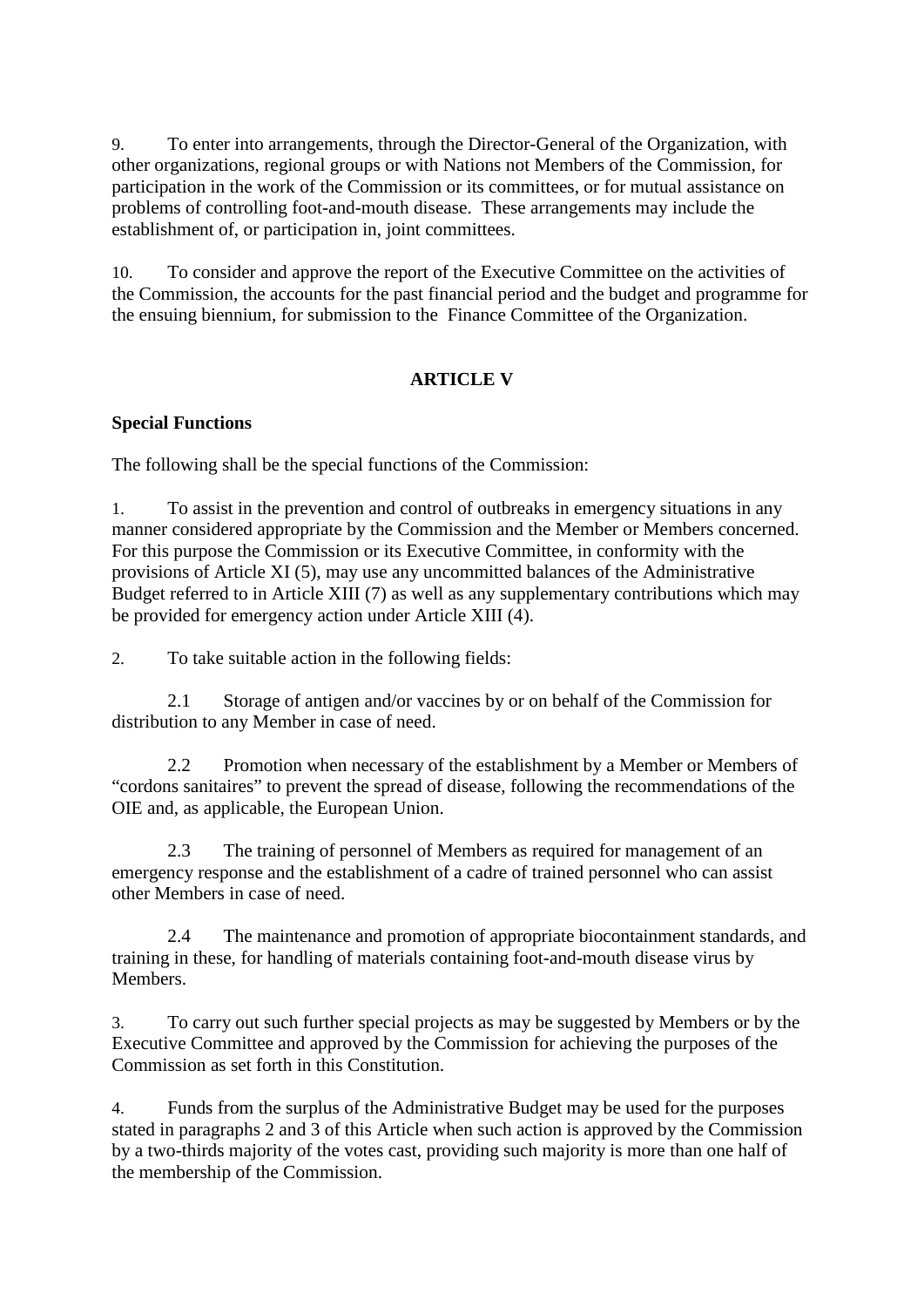## **ARTICLE VI**

## **Sessions**

1. Each Member shall be represented at Sessions of the Commission by a single delegate who may be accompanied by an alternate and by experts and advisers. Alternates, experts and advisers may take part in the proceedings of the Commission but not vote, except in the case of an alternate who is duly authorized to substitute for the delegate.

2. Each Member shall have one vote. Decisions of the Commission shall be taken by a majority of the votes cast except as otherwise provided in this Constitution. A majority of the Members of the Commission shall constitute a quorum.

3. The Commission shall elect, at the end of each regular session, a Chairperson and two Vice-Chairpersons and the members of the Executive Committee from amongst the delegates. The Commission shall also appoint the members of special or standing Committees.

4. The Director-General of the Organization in consultation with the Chairperson of the Commission shall convene a regular session of the Commission at least every two years. Special sessions may be convened by the Director-General in consultation with the Chairperson of the Commission or, if so requested, by the Commission in regular sessions or by at least one third of the Members during intervals between regular sessions.

# **ARTICLE VII**

## **Committees**

1. The Commission may establish temporary, special or standing committees to study and report on matters pertaining to the purpose of the Commission, subject to the availability of the necessary funds in the approved budget of the Commission.

2. These committees shall be convened by the Director-General of the Organization in consultation with the Chairperson of the Commission and with the Chairperson of the special or standing committee concerned, at such times and places as are in accordance with the objectives for which they were established.

3. Membership in such committees may be open to all Members of the Commission or consist of selected Members of the Commission or of individuals appointed in their personal capacity because of their competence in technical matters, as determined by the Commission. On proposal of the Chairperson, observers may be invited to participate in the meetings of the special and standing committees.

4. Members of the committees shall be appointed at the regular session of the Commission and each committee shall elect its own Chairperson.

# **ARTICLE VIII**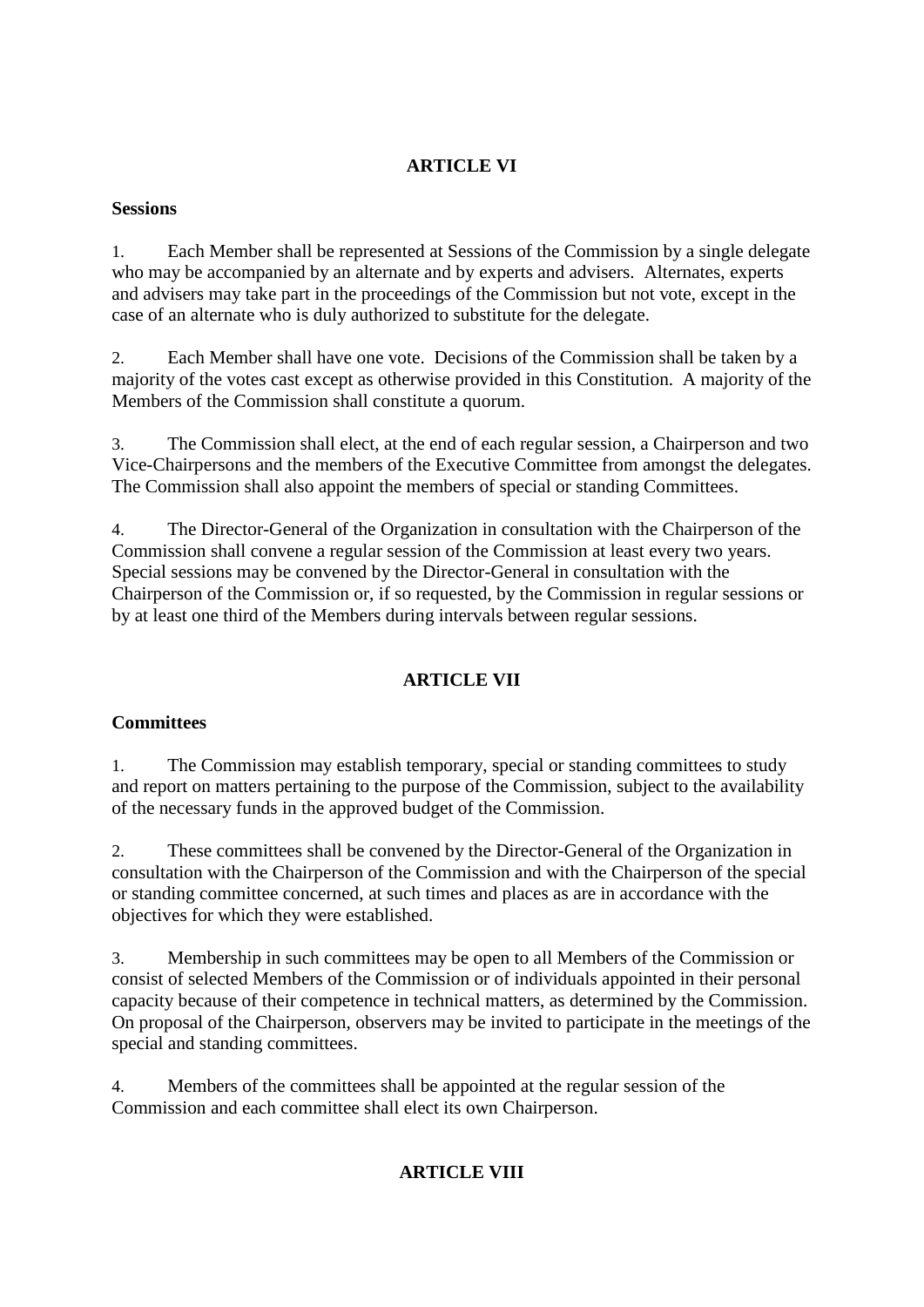#### **Rules and Regulations**

Subject to the provisions of this Constitution, the Commission may, by a majority of twothirds of its membership, adopt and amend its own Rules of Procedure and Financial Regulations, which shall be in conformity with the General Rules and Financial Regulations of the Organization. The Rules of the Commission and any amendments thereto shall come into force upon approval by the Director-General of the Organization, the Financial Regulations and amendments thereto being subject to confirmation by the Council of the Organization.

## **ARTICLE IX**

#### **Observers**

1. Any Member Nation of the Organization that is not a Member of the Commission and any Associate Member may be invited to, or, upon its request, be represented by an observer at sessions of the Commission. It may submit memoranda and participate without vote in the discussions.

2. States which, while not Members of the Commission nor Members or Associate Members of the Organization, are Members of the United Nations, any of its Specialized Agencies or the International Atomic Energy Agency may, upon request and subject to the concurrence of the Commission through its Chairperson and to the provisions relating to the granting of observer status to nations adopted by the Conference of the Organization, be invited to attend in an observer capacity sessions of the Commission.

3. Participation of international organizations in the work of the Commission and the relations between the Commission and such organizations shall be governed by the relevant provisions of the Constitution and the General Rules of the Organization as well as by the rules on relations with international organizations adopted by the Conference or Council of the Organization. All such relations shall be dealt with by the Director-General of the Organization. The relations between the Organization and the OIE are governed by such agreement between the Organization and the OIE as may be in force.

## **ARTICLE X**

#### **Executive Committee**

1. An Executive Committee shall be established and shall be composed of the Chairperson, two Vice-Chairpersons of the Commission and six delegates of Members selected by the Commission at the end of its regular session. Due regard should be taken to ensure that the membership of the Executive Committee is equitably geographically representative. The Chairperson and the Vice-Chairpersons of the Commission shall be the Chairperson and Vice-Chairpersons of the Executive Committee.

2. Members of the Executive Committee shall hold office until the end of the next regular session without prejudice to the right of re-election.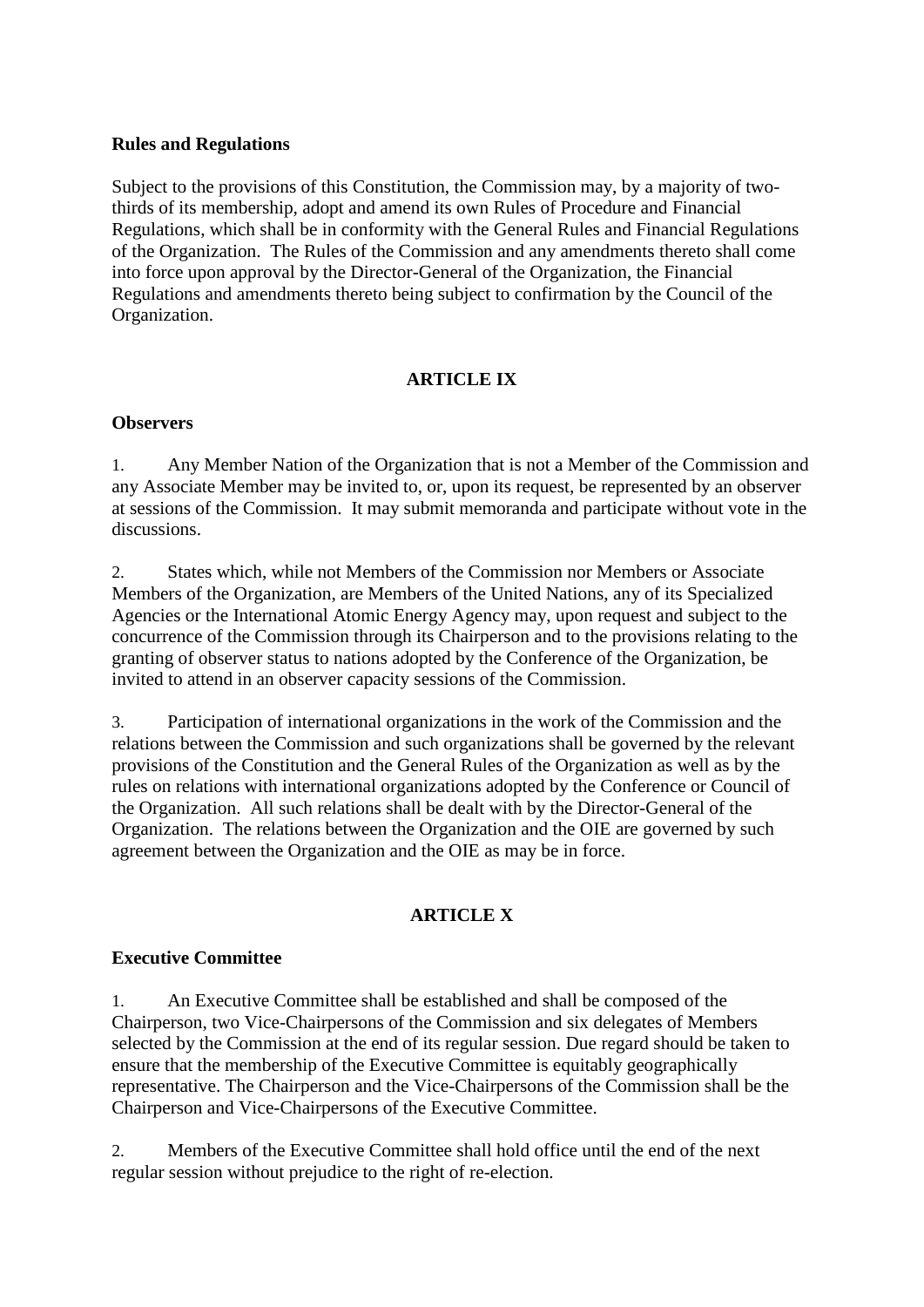3. If a delegate in the Executive Committee becomes permanently unavailable for unavoidable reasons, the Member represented by that delegate shall be requested to nominate a new delegate for the remainder of the term.

4. The Executive Committee shall meet at least twice at reasonable intervals between any two successive regular sessions of the Commission.

5. The Secretary of the Commission shall act as Secretary to the Executive Committee.

## **ARTICLE XI**

### **Functions of the Executive Committee**

The Executive Committee shall:

1. Make proposals to the Commission concerning policy matters and the programme of activities;

2. Implement the policies and programmes approved by the Commission;

3. Submit to the Commission the draft programme and Administrative Budget, and the accounts for the past biennium;

4. Prepare the report on the activities of the Commission during the past biennium for approval by the Commission and transmission to the Director-General of the Organization;

5. Undertake such other duties as the Commission may delegate to it, in particular with reference to emergency action under Article V (1).

## **ARTICLE XII**

#### **Administration**

1. The staff of the Secretariat of the Commission shall be appointed by the Director-General with the approval of the Executive Committee, and for administrative purposes shall be responsible to the Director-General. They shall be appointed under the same terms and conditions as the staff of the Organization.

2. The expenses of the Commission shall be paid out of its Administrative Budget except those relating to such staff and facilities which can be made available by the Organization. The expenses to be borne by the Organization shall be determined and paid within the limits of the biennial budget prepared by the Director-General and approved by the Conference of the Organization in accordance with the General Rules and the Financial Regulations of the Organization.

3. Expenses incurred by delegates, their alternates, experts and advisers when attending sessions of the Commission and its committees as government representatives, as well as the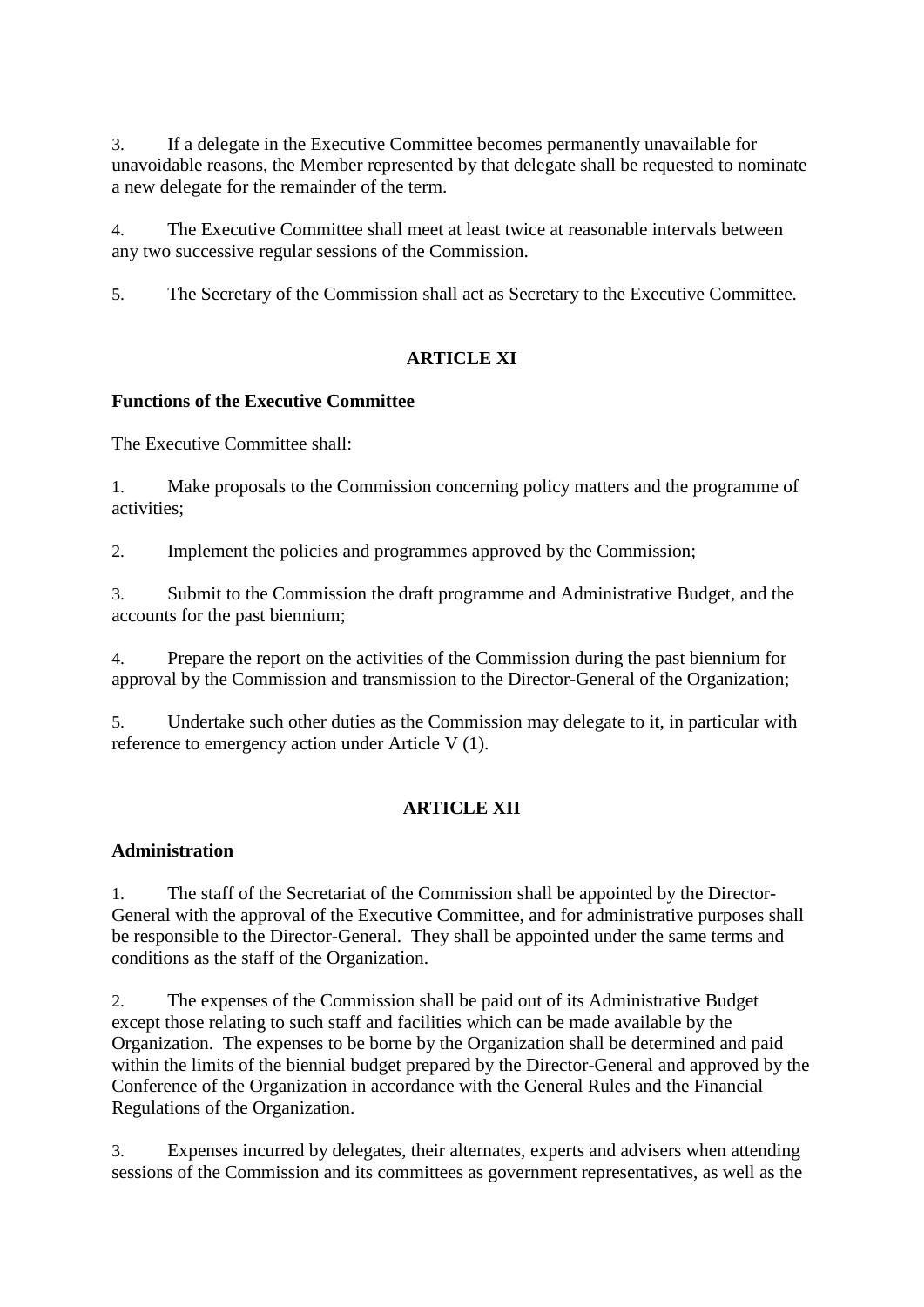expenses incurred by observers at sessions, shall be borne by the respective governments or organizations. The expenses of experts invited by the Commission to attend meetings of the Commission or its committees in their individual capacity shall be borne by the budget of the Commission.

## **ARTICLE XIII**

### **Finance**

1. Each Member of the Commission undertakes to contribute annually its share of the administrative budget in accordance with a scale of contribution. This scale of contribution shall be adopted by the Commission with a two-thirds majority of its Members in accordance with the Financial Regulations of the Commission.

2. Contributions of States which acquire membership between two regular sessions of the Commission shall be determined by the Executive Committee in accordance with the Financial Regulations of the Commission; for this purpose such criteria as may be specified in the Financial Regulation shall apply. The determination made by the Executive Committee shall be subject to confirmation by the Commission at its next regular session.

3. Annual contributions provided for under paragraphs 1 and 2 above shall be payable before the end of the first month of the year to which they apply.

4. Supplementary contributions may be accepted from a Member or Members or from organizations or individuals for emergency action or for the purpose of implementing special schemes or campaigns of control which under Article V the Commission or Executive Committee may adopt or recommend.

5. All contributions from Members shall be payable in currencies to be determined by the Commission in agreement with each contributing Member.

6. All contributions received shall be placed in a Trust Fund administered by the Director-General of the Organization in conformity with the Financial Regulations of the Organization.

7. At the end of each financial period, any uncommitted balance of the Administrative Budget shall be retained in the Trust Fund and made available for the following years' budget.

## **ARTICLE XIV**

### **Amendments**

1. This Constitution may be amended by the Commission by a two-thirds majority of the membership of the Commission.

2. Proposals for the amendment of the Constitution may be made by any Member of the Commission in a communication addressed to both the Chairperson of the Commission and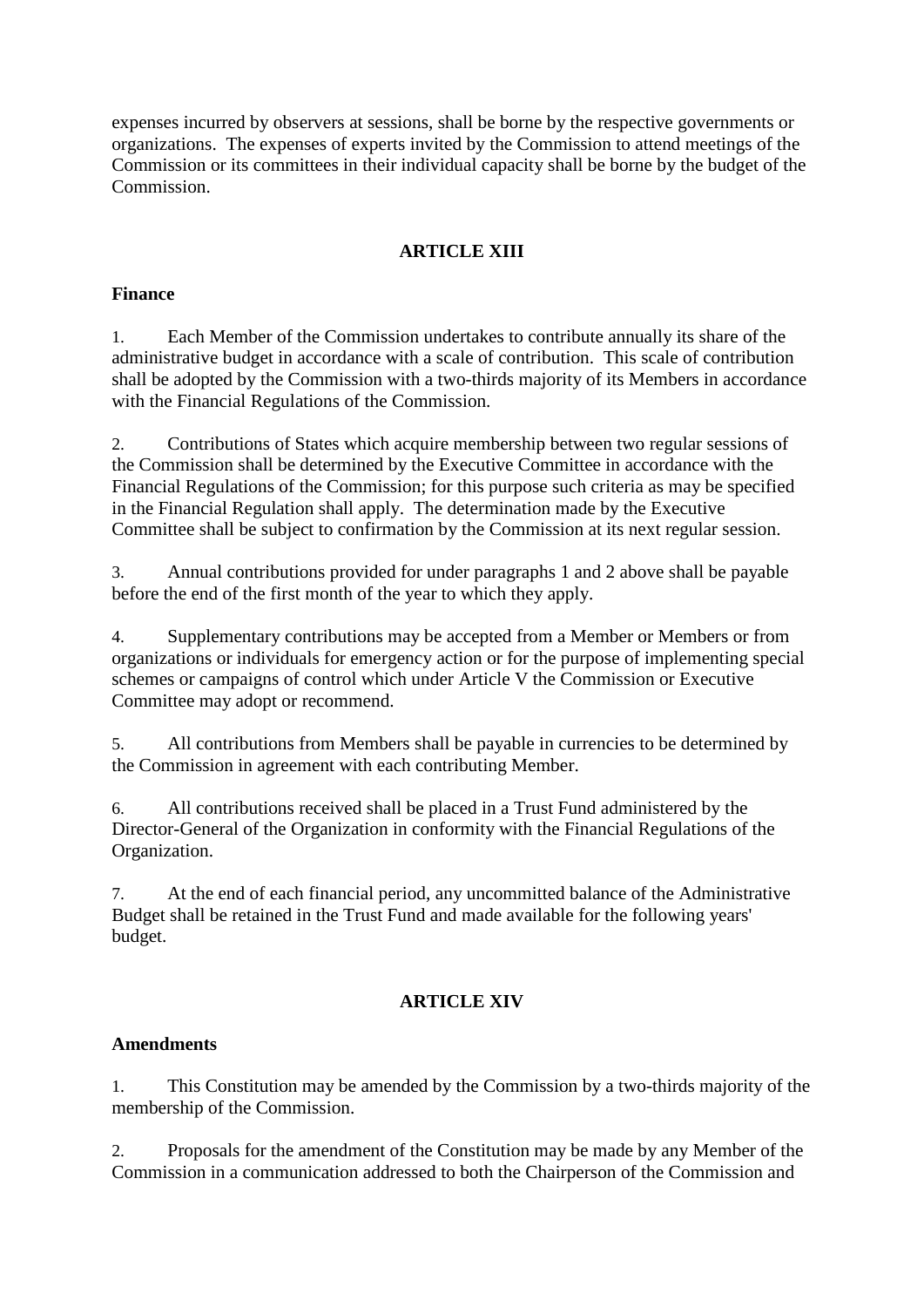the Director-General of the Organization. The Director-General shall immediately inform all Members of the Commission of all proposals for amendments.

3. No proposal for the amendment of the Constitution shall be included in the agenda of any session unless notice thereof has been received by the Director-General of the Organization at least 120 days before the opening of the session.

4. Amendments shall become effective only with the concurrence of the Council of the Organization.

5. An amendment not involving additional obligations for Members of the Commission shall take effect from the date of the decision of the Council.

6. An amendment which, in the view of the Commission, involves additional obligations, for Members of the Commission shall, after approval by the Council, bind the Members of the Commission who have accepted the amendment, as from the date on which it has been accepted by two-thirds of the membership of the Commission, and thereafter for each remaining Member of the Commission upon the date of receipt by the Director-General of the instrument of acceptance of the amendment by that Member.

7. The instruments of acceptance of amendments involving additional obligations shall be deposited with the Director-General who shall inform all Members of the Commission of the receipt of such instruments.

8. The rights and obligations of any Member of the Commission that has not accepted an amendment involving additional obligations shall for a period not exceeding two years as from the date of entry into force of the amendment, continue to be governed by the provisions of the Constitution as they stood prior to the amendment. Upon expiry of the aforementioned period, any Member of the Commission that has not accepted such amendment shall be bound by the Constitution as so amended.

9. The Director-General shall inform all Members of the Commission of the entry into force of any amendment.

# **ARTICLE XV**

# **Acceptance**

1. Acceptance of this Constitution shall be effected by the deposit of an instrument of acceptance with the Director-General of the Organization and shall take effect, as regards Members of the Organization or the OIE, on receipt of such instrument by the Director-General who shall forthwith inform each of the Members of the Commission.

2. Membership of States that are eligible for membership under Article I, but are neither Members of the Organization nor of the OIE, shall become effective on the date on which the Commission approves the application for membership in conformity with the provisions of Article I. The Director-General shall inform each of the Members of the Commission of the approval of any application for membership.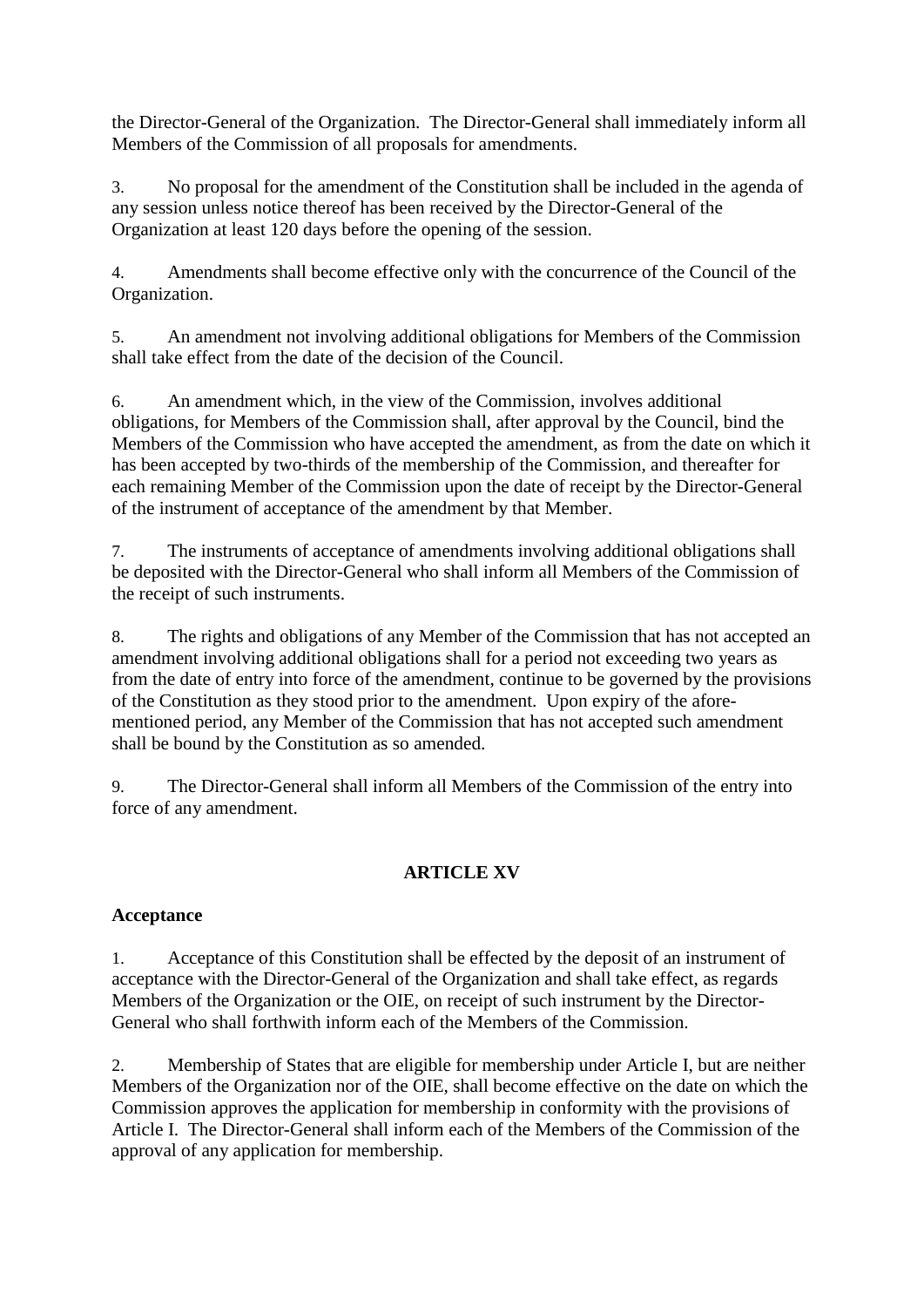3. Acceptance of the Constitution may be made subject to reservations. The Director-General of the Organization shall notify forthwith all Members of the Commission of the receipt of any application for membership or any instrument of acceptance of the Constitution either of which contains a reservation. A reservation shall become effective only upon unanimous approval by the Members of the Commission. The Members of the Commission not having replied within three months from the date of the notification by the Director-General of the reservation shall be deemed to have accepted the reservation. Failing unanimous approval by the Members of the Commission of a reservation, the nation making the reservation shall not become a party to this Constitution.

## **ARTICLE XVI**

### **Withdrawal**

1. Any Member may withdraw from the Commission at any time after the expiration of one year from the date on which its acceptance took effect or from the date on which the Constitution entered into force, whichever is the later, by giving written notice of withdrawal to the Director-General of the Organization who shall forthwith inform all Members of the Commission. The withdrawal shall become effective one year from the date of receipt of the notification of withdrawal.

2. Non-payment of two consecutive annual contributions shall be regarded as implying withdrawal of the defaulting Member from the Commission.

3. Any Member of the Commission withdrawing from the Organization of the OIE, when such withdrawal results in this Nation no longer being a Member of either of these two Agencies, shall be deemed to have withdrawn simultaneously from the Commission.

## **ARTICLE XVII**

## **Settlement of Disputes**

1. If there is any dispute regarding the interpretation or application of this Constitution, the Member or Members concerned may request the Director-General of the Organization to appoint a committee to consider the question in dispute.

2. The Director-General shall there-upon, after consultation with the Members concerned, appoint a committee of experts which shall include representatives of those Members. This committee shall consider the question in dispute, taking into account all documents and other forms of evidence submitted by the Members concerned. This committee shall submit a report to the Director-General of the Organization who shall transmit it to the Members concerned and to the other Members of the Commission.

3. The Members of the Commission agree that the recommendations of such a committee, while not binding in character, will become the basis for renewed consideration by the Members concerned of the matter out of which the disagreement arose.

4. The Members concerned shall share equally the expenses of the experts.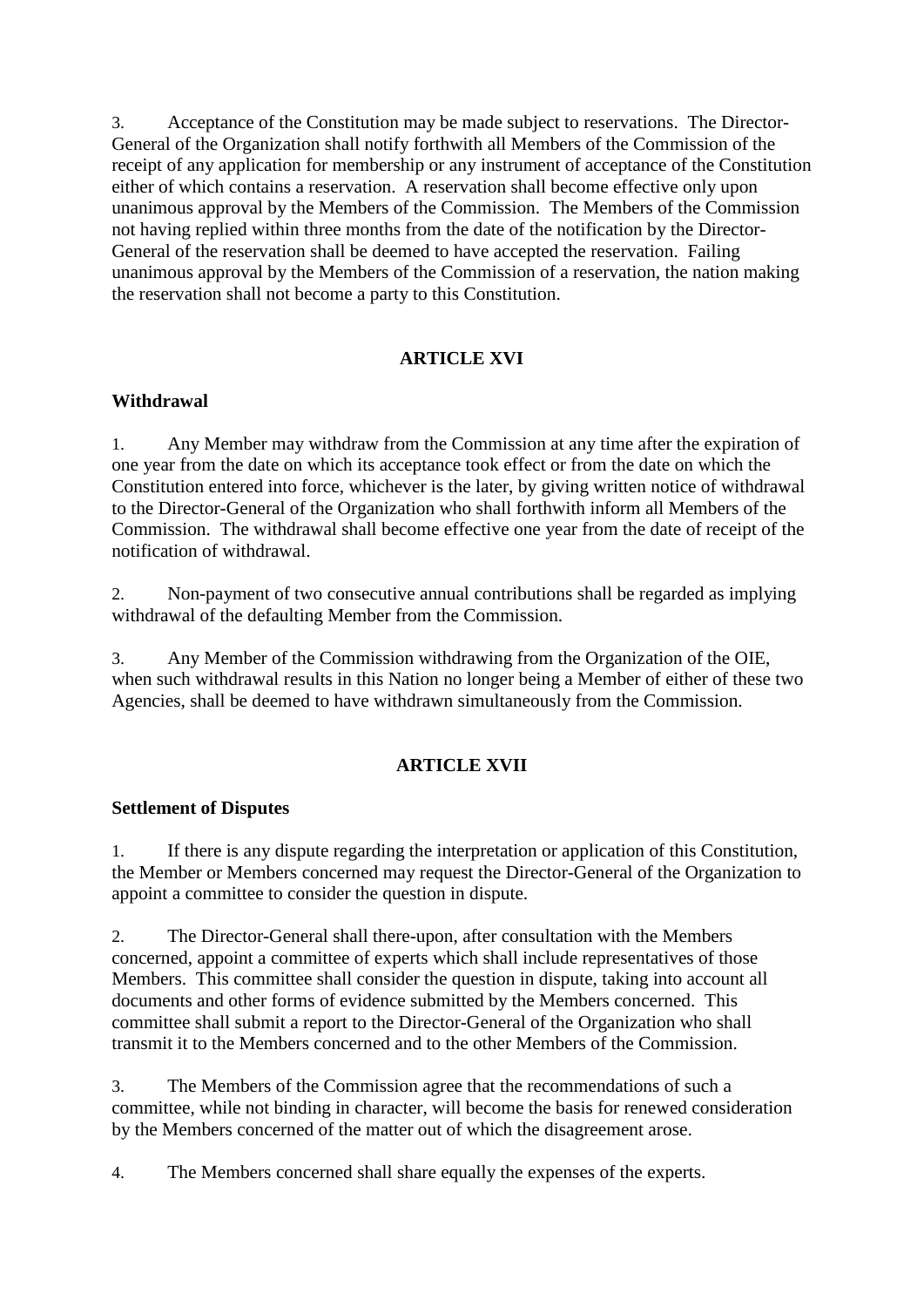## **ARTICLE XVIII**

### **Termination**

1. This Constitution shall be terminated by a decision of the Commission taken by a three-fourths majority of the membership of the Commission. It shall automatically be terminated should membership, as a result of withdrawals, comprise fewer than six Nations.

2. On termination of the Constitution all assets of the Commission shall be liquidated by the Director-General of the Organization and after settlement of all liabilities the balance shall be distributed proportionally amongst Members on the basis of the scale of contributions in force at the time. Nations whose contributions are in arrears for two consecutive years and hence deemed to have withdrawn in conformity with Article XVI (2) shall not be entitled to a share of the assets.

### **ARTICLE XIX**

### **Entry into Force**

1. This Constitution shall enter into force upon receipt by the Director-General of the Organization of notifications of acceptance from six Member Nations of the Organization or of the OIE, providing that their contributions represent in the aggregate not less than 30 percent of the Administrative Budget provided for in Article XIII (1).

2. The Director-General shall notify all Nations having deposited notifications of acceptance of the date on which this Constitution comes into force.

3. The text of this Constitution drawn up in the English, French and Spanish languages, which languages shall be equally authoritative, was approved by the Conference of the Organization on the Eleventh day of December 1953.

4. Two copies of the text of this Constitution shall be authenticated by the Chairperson of the Conference and the Director-General of the Organization, one copy of which shall be deposited with the Secretary-General of the United Nations and the other in the archives of the Organization. Additional copies of this text shall be certified by the Director-General and furnished to all Members of the Commission with the indication of the date on which Constitution has come into force.

## **RULES OF PROCEDURE**

**Rule I**

**Sessions of the Commission**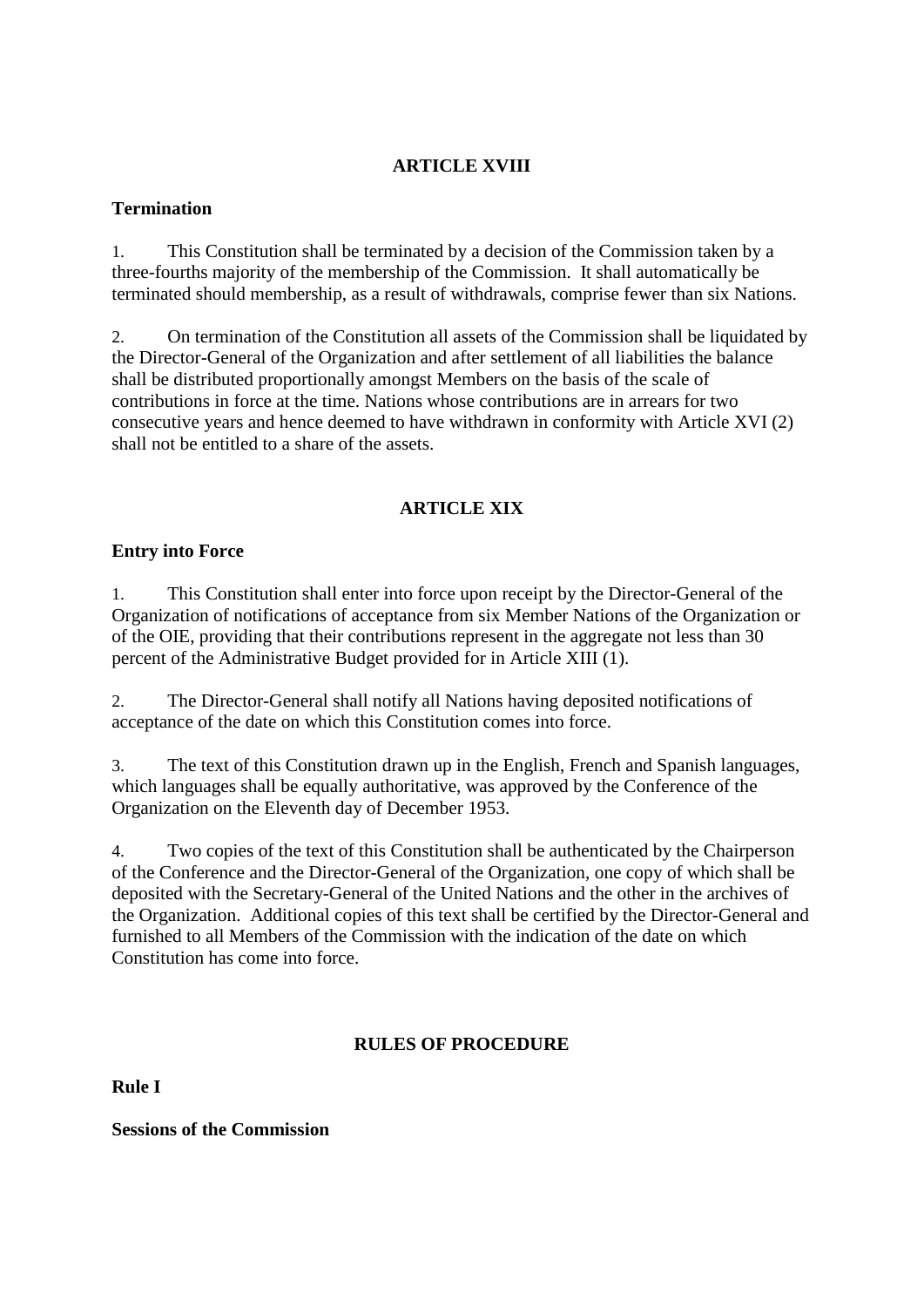Notices convening a regular session of the Commission shall be dispatched by the Director-General not less than 50 days and notices convening a special session not less than 20 days before the date fixed for the opening of the session, to Members of the Commission, to such Nations which are not Members of the Commission and to such international organizations as may be represented in accordance with Article IX of the Constitution, hereafter referred to as "participating Nations and international organizations".

## **Rule II**

### **Agenda**

1. A provisional agenda for each regular session of the Commission shall be drawn up by the Director- General and dispatched to Members and to participating Nations and international organizations not less than 50 days before the date fixed for the opening of the session.

2. The provisional agenda for a regular session shall consist of:

(a) All items the inclusion of which may have been decided upon by the Commission at a previous session.

(b) Election of Chairman and Vice-Chairmen of the Commission (Article VI of the Constitution).

(c) Application for membership in the Commission, if any (Article I of the Constitution).

(d) Draft programme and Administrative Budget (Articles IV and XI of the Constitution).

(e) Report of the Executive Committee on the activities of the Commission during the past biennium (Articles IV and XI of the Constitution).

(f) Reports by committees established under Article VII of the Constitution.

(g) Proposals of the Executive Committee concerning policy matters (Article XI of the Constitution).

(h) Any modifications of the Scale of Contributions including the confirmation of the determination of the contribution of any States having acquired membership since the last regular session (Article XIII of the Constitution).

(i) Audited accounts for the preceding financial period (Articles IV and XI of the Constitution).

(j) Amendments to the Constitution, if any (Article XIV of the Constitution).

(k) Any items the inclusion of which has been requested by Members in accordance with Rule II.5.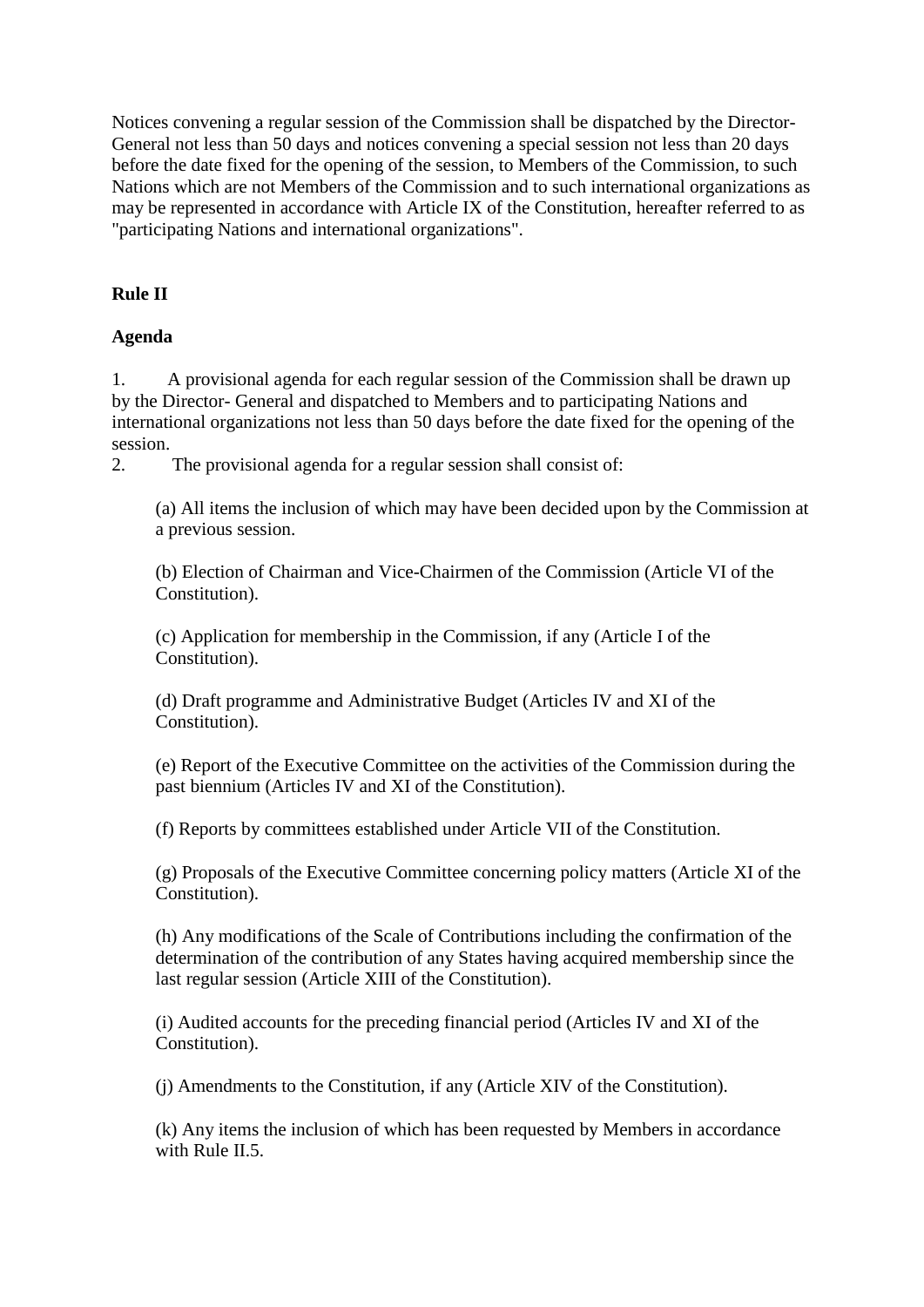(l) Any items which the Conference, Council or the Director-General of the Organization refer to the Commission.

(m) Other business arising out of the Commission's functions.

3. A provisional agenda for each special session of the Commission shall be drawn up by the Director-General and dispatched to Members and to participating Nations and international organizations not less than 20 days before the date fixed for the opening session.

4. The provisional agenda for a special session of the Commission shall consist of:

(a) All items the inclusion of which in the agenda of the special session may have been decided upon by the Commission at a previous session.

(b) Applications for membership in the Commission, if any (Article I of the Constitution).

(c) Amendments to the Constitution, if any (Article XIV of the Constitution).

(d) Any items proposed for consideration in a request by the Commission or by one third of the Members for the holding of the special session.

5. Any Member may, not less than 30 days before the date fixed for the opening of a session, request the Director-General to include specific items on the agenda. These items shall be placed on a supplementary list, which shall be dispatched to Members and to participating Nations and international organizations, not less than 20 days before the date fixed for the opening of the session.

6. During any session the Commission may, by a two-thirds majority of the votes cast, add to the agenda any item proposed by a Member.

7. At each session the provisional agenda, together with the proposed additions or deletions, if any, shall be submitted to the Commission for approval as soon as possible after the opening of the session and, on approval of the Commission with or without amendments, shall become the agenda of the session.

8. Copies of all reports and other documents to be submitted to the Commission at any session, in connexion with any item which may be on the agenda, shall be furnished by the Director-General to Members and to participating Nations and international organizations at the same time as the item or as soon as possible thereafter.

9. The Commission shall not proceed to the discussion of any item on the agenda until at least 24 hours have elapsed since the documents referred to in paragraph 7 have been made available to delegations of Members.

**Rule III**

**Delegations and Credentials**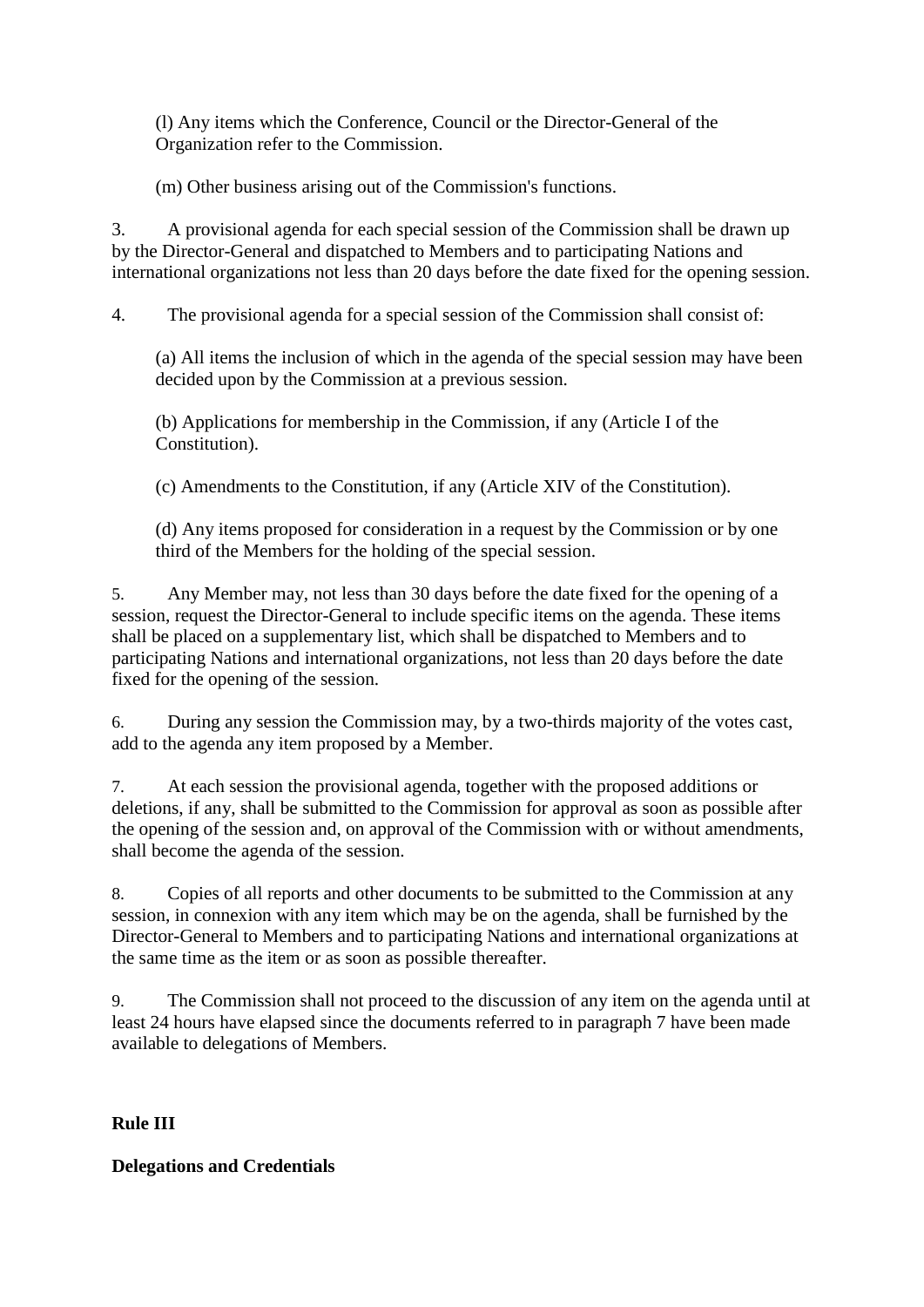1. For the purpose of these Rules the term "delegation" means all the persons appointed by a Member to attend a session of the Commission, that is to say its delegate and his alternate, experts and advisers.

2. The credentials of delegates and alternates and the names of other persons in their delegations and of the observers from participating Nations and international organizations shall, insofar as possible, be deposited with the Secretary of the Commission not later than the opening day of each session of the Commission. The Secretary shall examine the credentials and report thereon to the Commission.

# **Rule IV**

## **Secretariat**

The staff of the Secretariat of the Commission shall be appointed in accordance with Article XII of the Constitution and subject to the provisions of that Article. It shall be the duty of the Secretariat to receive, translate into the working languages of the Commission and circulate documents, reports and resolutions of the Commission and its committees, to prepare the records of their proceedings and to perform such other work as the Commission or any of its committees may require.

## **Rule V**

# **Attendance at Plenary Meetings of the Commission**

1. Plenary meetings of the Commission shall be open to attendance by all delegations and by observers from participating Nations and international organizations and such members of the staff of the Organization as the Director-General may designate. Plenary meetings of the Commission shall be held in public unless the Commission decides otherwise.

2. Subject to any decision of the Commission the Secretary shall make arrangements for the admission of the public and of representatives of the press and other information agencies, to plenary meetings of the Commission.

# **Rule VI**

## **Powers and Duties of Chairman and Vice-Chairmen of the Commission**

1. In addition to exercising such powers as are conferred upon him elsewhere by these Rules, the Chairman shall declare the opening and closing of each plenary meeting of the session. He shall direct the discussion in plenary meetings and at such meetings ensure observance of these Rules, accord the right to speak, put questions, and announce decisions. He shall rule on points of order, and, subject to these Rules, shall have complete control over the proceedings at any meetings. He may, in the course of the discussion of an item, propose to the Commission the limitation of the time to be allowed to speakers, the number of times each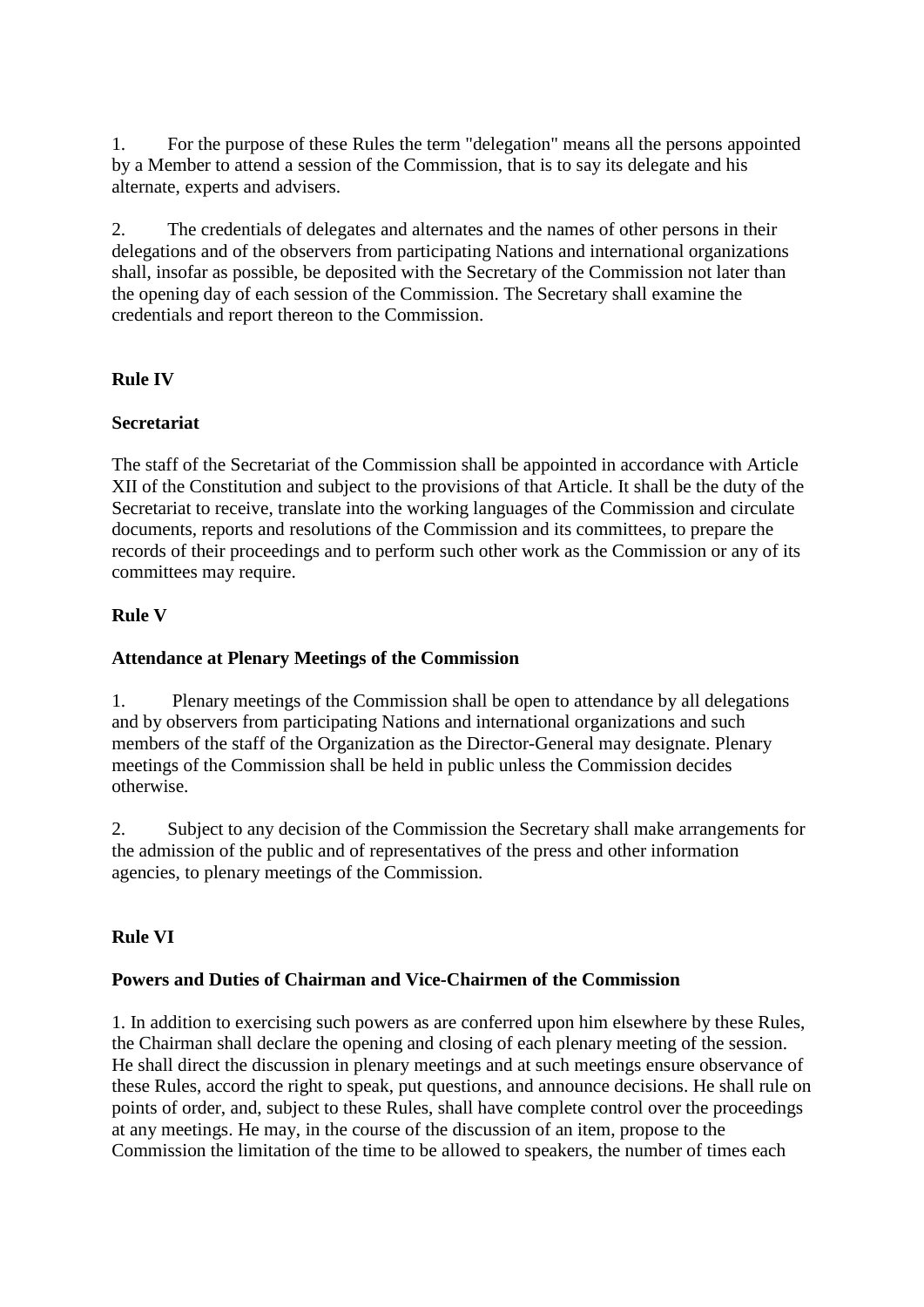delegation may speak on any question, the closure of the list of speakers, the suspension or adjournment of the meeting, or the adjournment or closure of the debate on the item under discussion.

2. In the absence of the Chairman during a plenary meeting or any part thereof, one of the Vice-Chairmen shall preside. A Vice-Chairman acting as Chairman shall have the same powers and duties as the Chairman.

3. The Chairman, or a Vice-Chairman acting as Chairman, shall not vote but may appoint an alternate or adviser from his delegation to vote in his place.

4. The Chairman, in the exercise of his functions, remains under the authority of the Commission.

# **RULE VII**

## **Executive Committee**

In accordance with Article X of the Constitution, the Chairman of the Commission shall be the Chairman of the Executive Committee. He shall have, in relation to meetings of the Executive Committee, the same powers and duties as he has in relation to meetings of the Commission. In the absence of the Chairman during a meeting of the Executive Committee or any part thereof, one of the Vice-Chairmen of the Commission shall preside. A Vice-Chairman acting as Chairman shall have the same powers and duties as the Chairman. A majority of the members of the Committee shall constitute a quorum. Decisions of the Committee shall be taken by a majority of the votes cast. Each Member of the Committee shall have one vote. Meetings of the Committee shall be held in private unless otherwise determined by the Commission.

## **Rule VIII**

## **Proposals and Amendments at Plenary Meetings**

1. Proposals and amendments for plenary meetings shall be introduced in writing and handed to the Chairman of the Commission who shall circulate copies to the delegations. Subject to a contrary decision of the Commission in a specific instance, no proposal shall be discussed or put to the vote at any plenary meeting unless copies of it have been circulated to all delegations not later than the day preceding the meeting. The Chairman of the Commission may, however, permit the discussion and consideration of amendments or of motions as to procedure even though these amendments and motions have not been circulated or have only been circulated the same day.

2. A proposal may be withdrawn by its proposer at any time before voting on it has commenced, provided that the proposal has not been amended. A proposal which has thus been withdrawn may be reintroduced by any Member.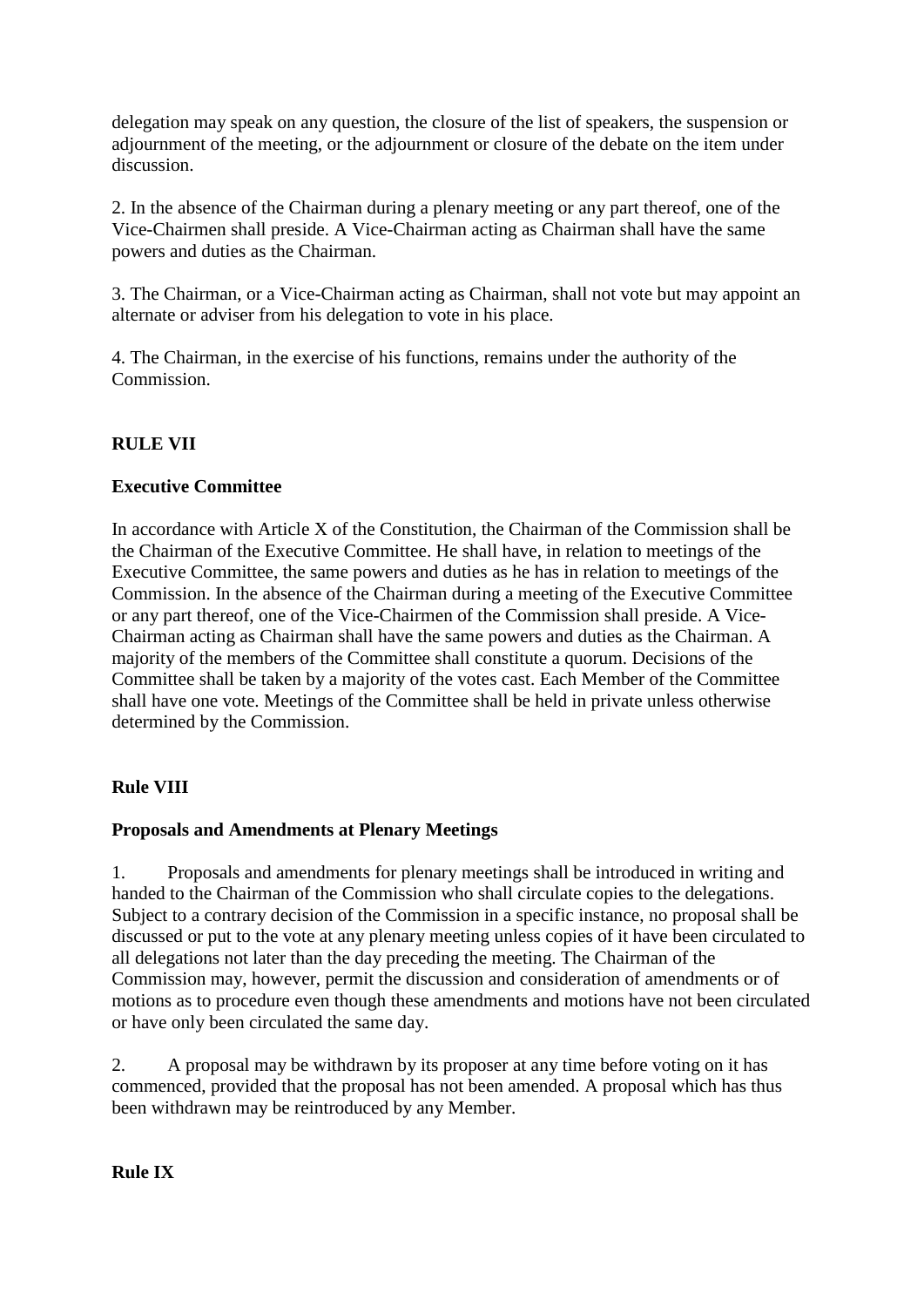## **Conduct of Business and Voting Arrangements at Plenary Meetings**

The conduct of business, voting arrangements and other related matters not specifically provided for in the Constitution or these Rules shall be governed by the General Rules of the Organization.

## **Rule X**

## **Committees of the Commission**

1. In addition to the committees provided for in Article VII of the Constitution, the Commission may set up at each session and for the duration of the session, such committees as it considers desirable and allocate to these committees the various items on its agenda.

2. Each such committee shall elect a Chairman and a Vice-Chairman.

3. Each delegate shall be entitled to sit or be represented by another member of his delegation on each such committee and may be accompanied at meetings by one or more members of his delegation, who may speak but shall not vote.

4. The Chairman of each committee shall have in relation to meetings of his committee the same powers and duties as the Chairman of the Commission has in relation to plenary meetings. In the absence of the Chairman, the Vice-Chairman of the committee shall preside with the same powers and duties.

5. The procedure in a committee shall be governed by the provisions of Rule X so far as applicable. A majority of the members of the committee shall constitute a quorum.

6. All committees established by the Commission shall report their conclusions and recommendations to the Commission.

## **Rule XI**

## **Rapporteurs**

Any committee referred to in any of the preceding Rules may, on the proposal of its Chairman, appoint from among its members, one or more rapporteurs as required.

## **Rule XII**

## **Participating International Organizations**

Each participating Nation or international organization which has been invited to attend a session of the Commission may be represented by an observer. Such observer may, without vote, speak and, upon the request of the Chairman, participate in the discussions of the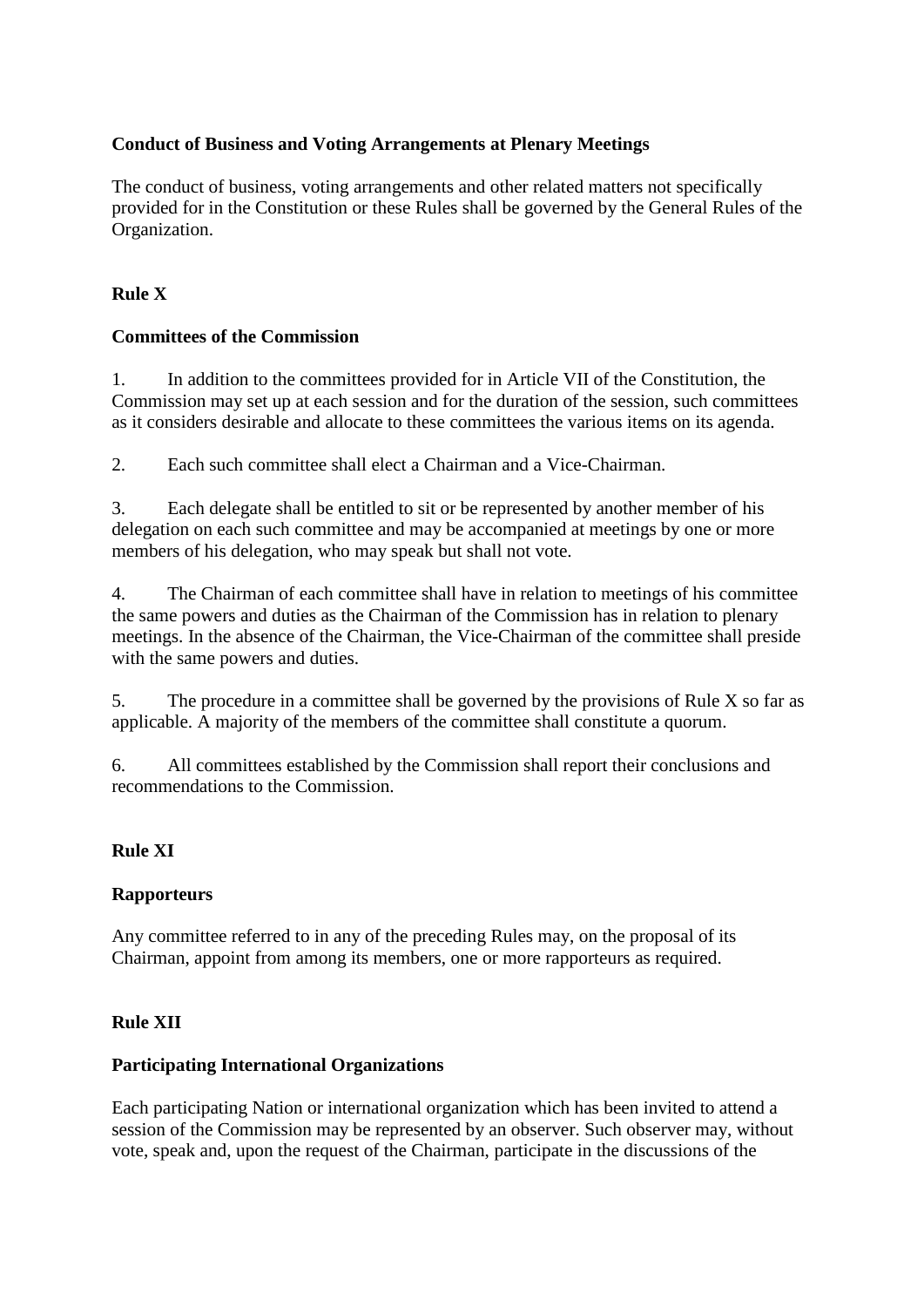Commission and its committees. They may circulate to the Commission or its committees, without abridgement, the views of the Nation or organization which they represent.

# **Rule XIII**

# **Reports and Recommendations**

1. Summary records shall be made of the proceedings of the Commission and its committees and shall be circulated as soon as possible to members of delegations who participated in the meeting concerned in order to give them the opportunity to suggest corrections.

2. At each session, the Commission shall approve a report embodying its views, recommendations and decisions including, when requested, a statement of minority views.

3. The conclusions and recommendations of the Commission shall be transmitted to the Director-General of the Organization at the close of each session, who shall circulate them to the Members of the Commission, nations and international organizations that were represented at the session and, upon request, to other Member Nations of the Organization, for their information.

4. Recommendations having policy, programme or financial implications for the Organization shall be brought by the Director-General to the attention of the Conference or Council of the Organization for appropriate action.

5. Subject to the provisions of the preceding paragraph, the Director-General of the Organization may request Members of the Commission to supply the Commission with information on action taken on the basis of recommendations made by the Commission.

# **Rule XIV**

## **Election of Officers**

1. At each regular session, nominations shall be called for by the Chairman from the floor for the offices of Chairman and two Vice-Chairmen of the Commission for the ensuing term of office as provided for in the Constitution.

2. Each nomination shall be supported by a mover and seconded and shall carry the endorsement of the nominee.

# **Rule XV**

## **Languages**

English and French shall be the working languages of the Commission.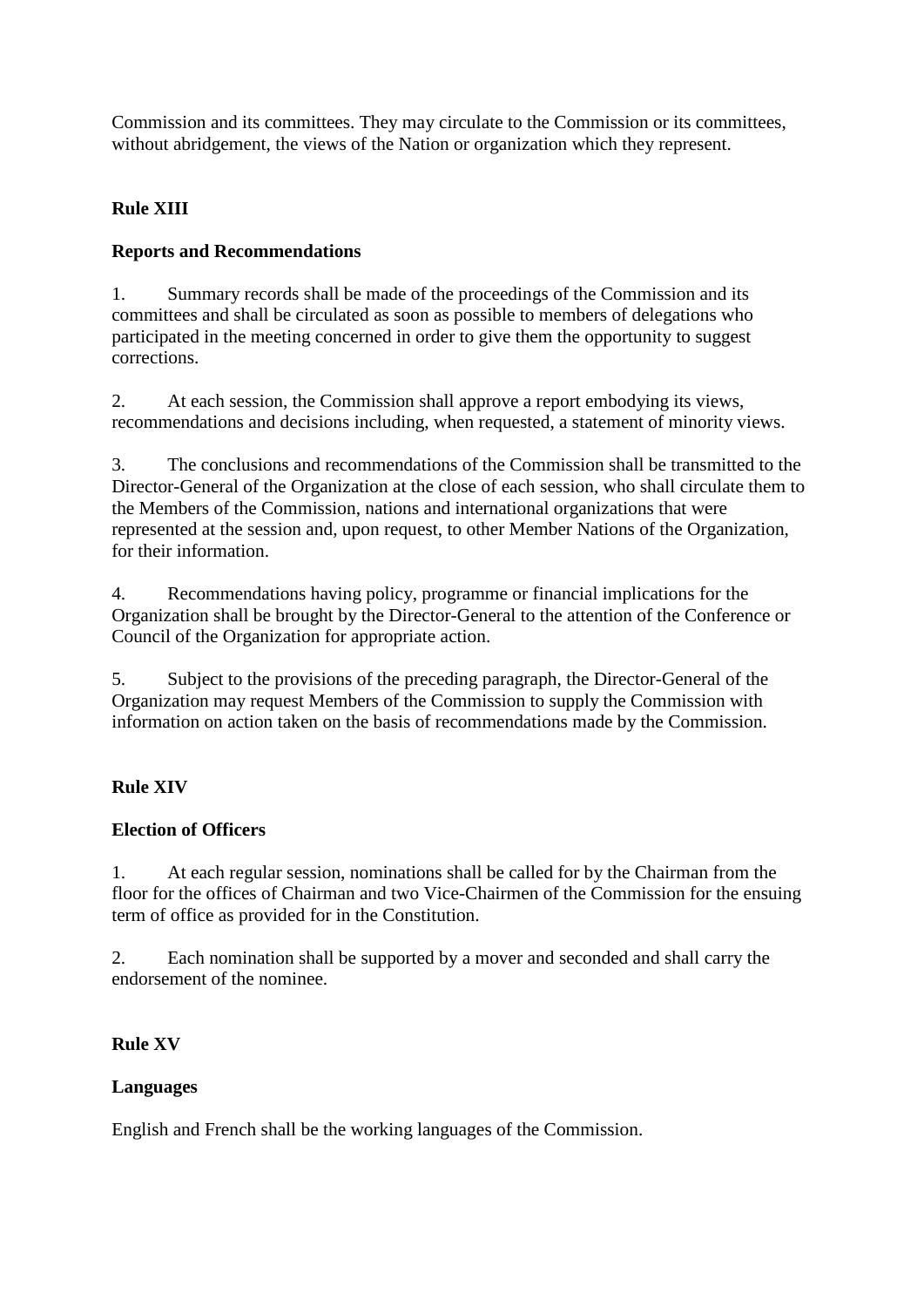# **Rule XVI**

### **Suspension and Amendment of Rules**

1. Subject to the provisions of the Constitution, any of the foregoing Rules may be suspended by a two thirds majority of the votes cast at any plenary meeting of the Commission, provided that notice of the intention to propose the suspension has been communicated to the delegates not less than 24 hours before the meeting at which the proposal is to be made.

2. Subject to the provisions of the Constitution, amendments of or additions to these Rules may be adopted at any plenary meeting of the Commission, provided that the intention to propose the amendment or addition has been communicated to the delegates not less than 24 hours before the meeting at which the proposal is to be considered, and provided further, that the Commission has received and considered a report on the proposal by an appropriate committee.

3. The Executive Committee may propose amendments and additions to these Rules.

# **FINANCIAL REGULATIONS**

## **Regulation I**

## **Applicability**

1.1 These regulations shall govern the financial administration of the European Commission for the Control of Foot-and-Mouth Disease.

1.2 The financial rules and procedures of FAO shall apply to the activities of the Commission unless otherwise provided.

## **Regulation II**

#### **The Financial Period**

2.1 The financial period shall be two calendar years, coinciding with the financial period of FAO.

## **Regulation III**

#### **The Budget**

3.1 The Budget Estimates shall cover income and expenditures for the financial period to which they relate, and shall be presented in United States dollars.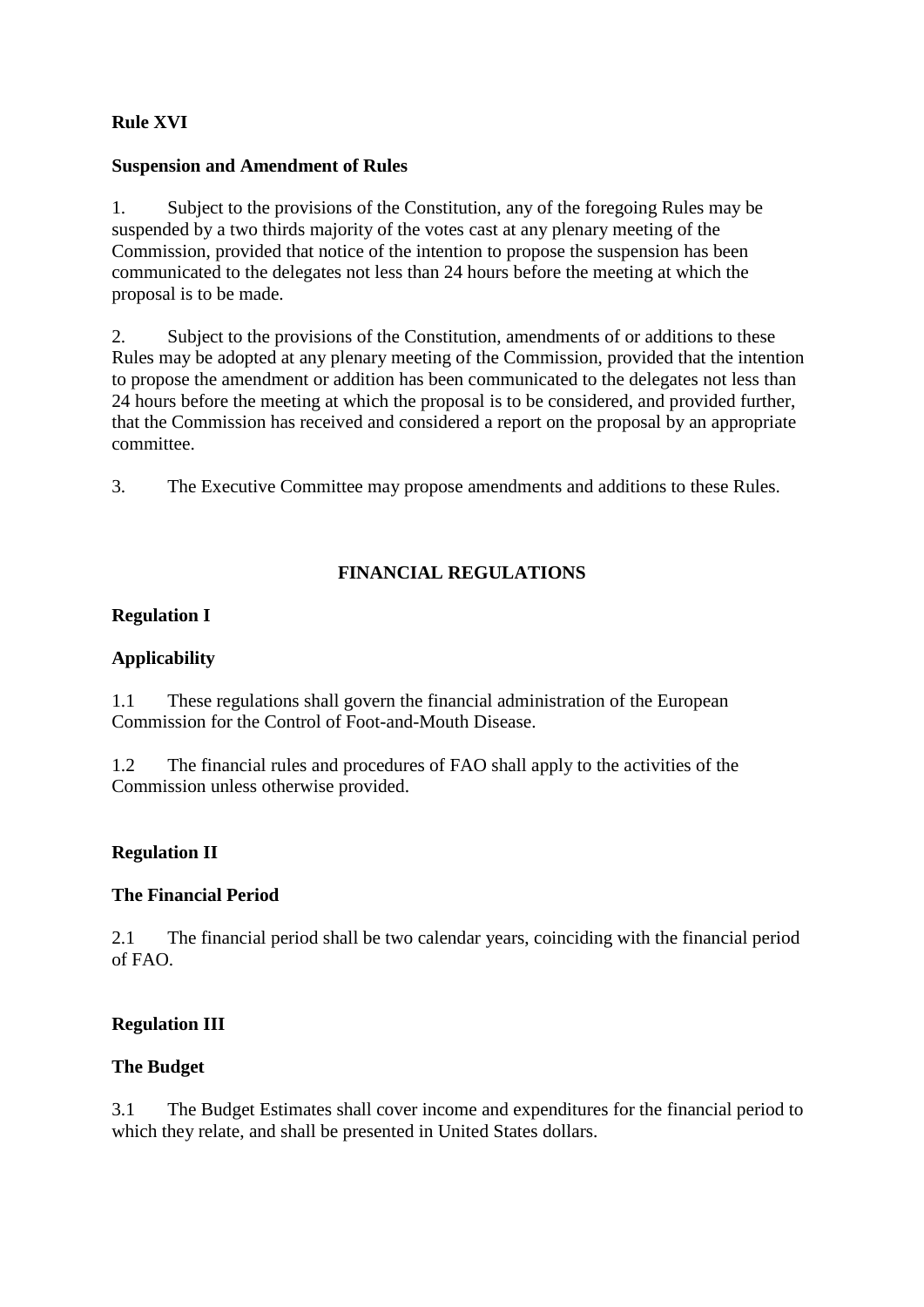3.2 The Budget Estimates shall include the programme of work for the financial period, such information, annexes or explanatory statements as may be requested on behalf of the Executive Committee or the Commission.

3.3 The Budget shall comprise:

(a) The Administrative Budget relating to the regular contributions of Members of the Commission payable under Article XIII of the Constitution and expenditures arising from Articles IV, V and XII(2);

(b) The Special Budgets relating to funds made available during the financial period from Supplementary Contributions paid under Article XIII(4) for expenditures listed under Article V.

3.4 The Administrative Budget for the financial period shall consist of provisions for:

- Administrative Expenditures under Articles IV and XII(2).

- Expenditure under activities listed under Article V. Estimates under this chapter may, if necessary, be presented in a single total only but detailed estimates for each particular project will be prepared and approved as "supplementary details" of the Administrative Budget.

- Contingencies.

3.5 The Administrative Budget shall be prepared by the Executive Committee and submitted to the Commission.

3.6 Special Budgets (3.3(b)) shall be prepared at appropriate times by the Commission or the Executive Committee as the case may be.

3.7 The Administrative Budget of the Commission shall be submitted to the Finance Committee of the Organization.

## **Regulation IV**

## **Appropriations**

4.1 After the budgets have been adopted the appropriations therein will be the authority for the Organization to incur obligations and make payments for the purposes for which the appropriations were voted and up to the amounts so voted.

4.2 In cases of emergency, the Director-General is authorized to accept Supplementary Contributions from a Member or Members of the Commission or grants from other sources and incur expenditure against them for emergency action for which the said Contributions or grants were specifically provided. Such Contributions or grants and expenditure relating thereto will be reported in detail to the next session of the Executive Committee or Commission.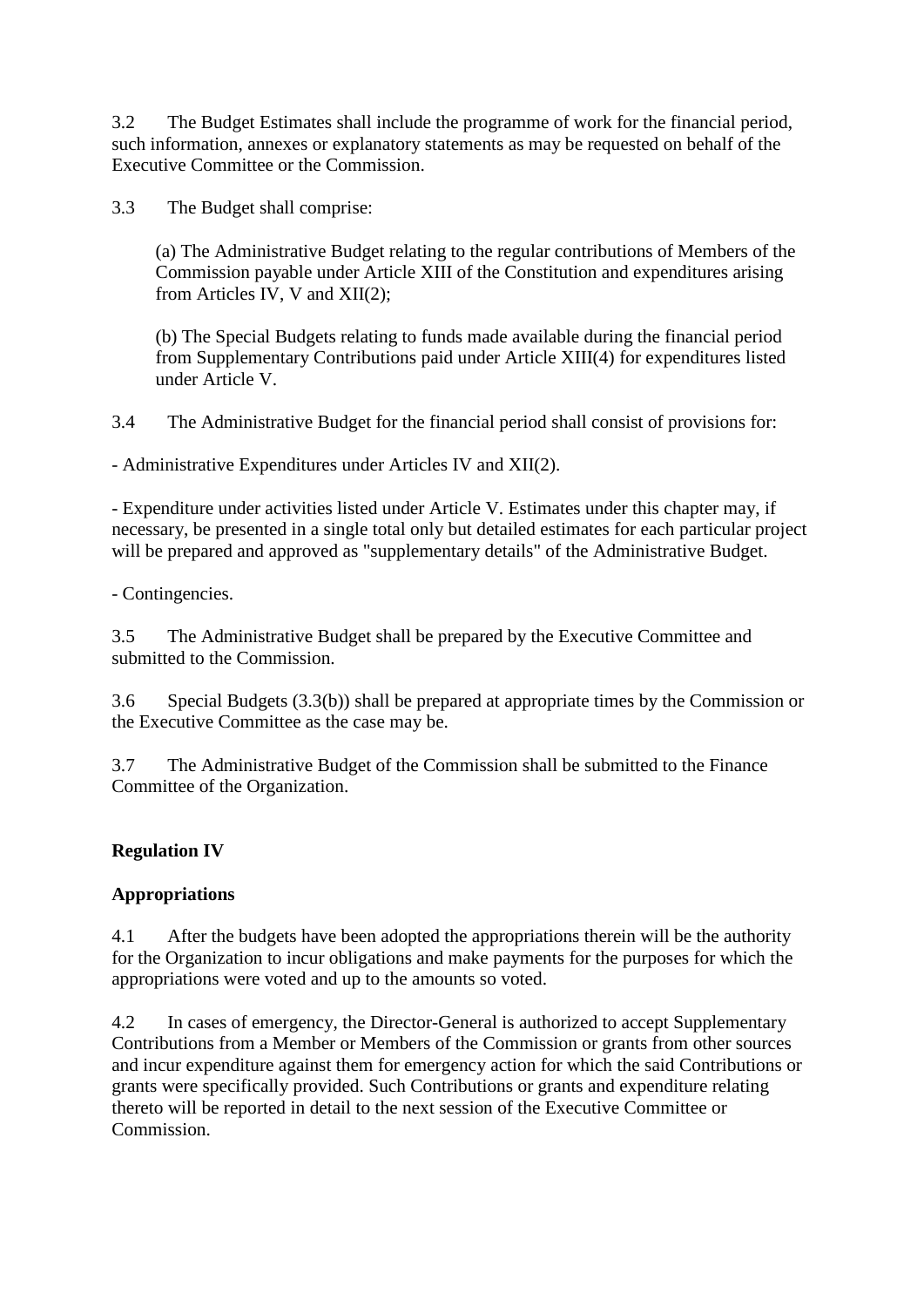4.3 Any unliquidated prior year obligation shall at the end of the financial period be cancelled or where an obligation remains a valid charge, retained for future disbursement.

4.4 Transfers between provisions as per Regulation 3.5 may be effected by the Organization on the recommendation of the Secretary of the Executive Committee. Details of the transfers so effected will be reported to the Executive Committee.

# **Regulation V**

## **Provision of Funds**

5.1 The appropriations of the Administrative Budget shall be financed by contributions from Member Governments determined and payable in accordance with Article XIII paragraphs 1, 2 and 3 of the Constitution.

5.1.1 Pending receipt of annual contributions, the Organization is authorized to finance budgeted expenditure from the uncommitted balance of the Administrative Budget.

5.2 For determining the annual contributions of each Member, the assessment for such Member for the financial period shall be divided into two equal instalments, one of which shall be payable in the first calendar year and the other in the second calendar year of the financial period and the other one in the second calendar year.

5.3 At the beginning of each calendar year the Director-General shall inform Member Governments of their obligations in respect of annual contributions to the budget.

5.4 Contributions shall be due and payable in full within 30 days of the receipt of the communication of the Director-General referred to in Regulation 5.3 above, or as of the first day of the calendar year to which they relate, whichever is later. As of 1 January of the following calendar year, the unpaid balance of such contributions shall be considered to be one year in arrears.

5.5 The annual contributions to the Administrative Budget shall be assessed in United States dollars and calculated on the basis of national income of each country as expressed in the scale of contributions to FAO and the number of livestock. The currency in which contributions shall be paid is determined by the Commission in accordance with Article XIII(5) of the Constitution.

5.6 Any State acquiring membership shall pay a contribution to the budget in accordance with the provisions of Article XIII(2) for the financial period in which the membership becomes effective, such contribution beginning with the quarter in which membership is acquired.

## **Regulation VI**

**Funds**